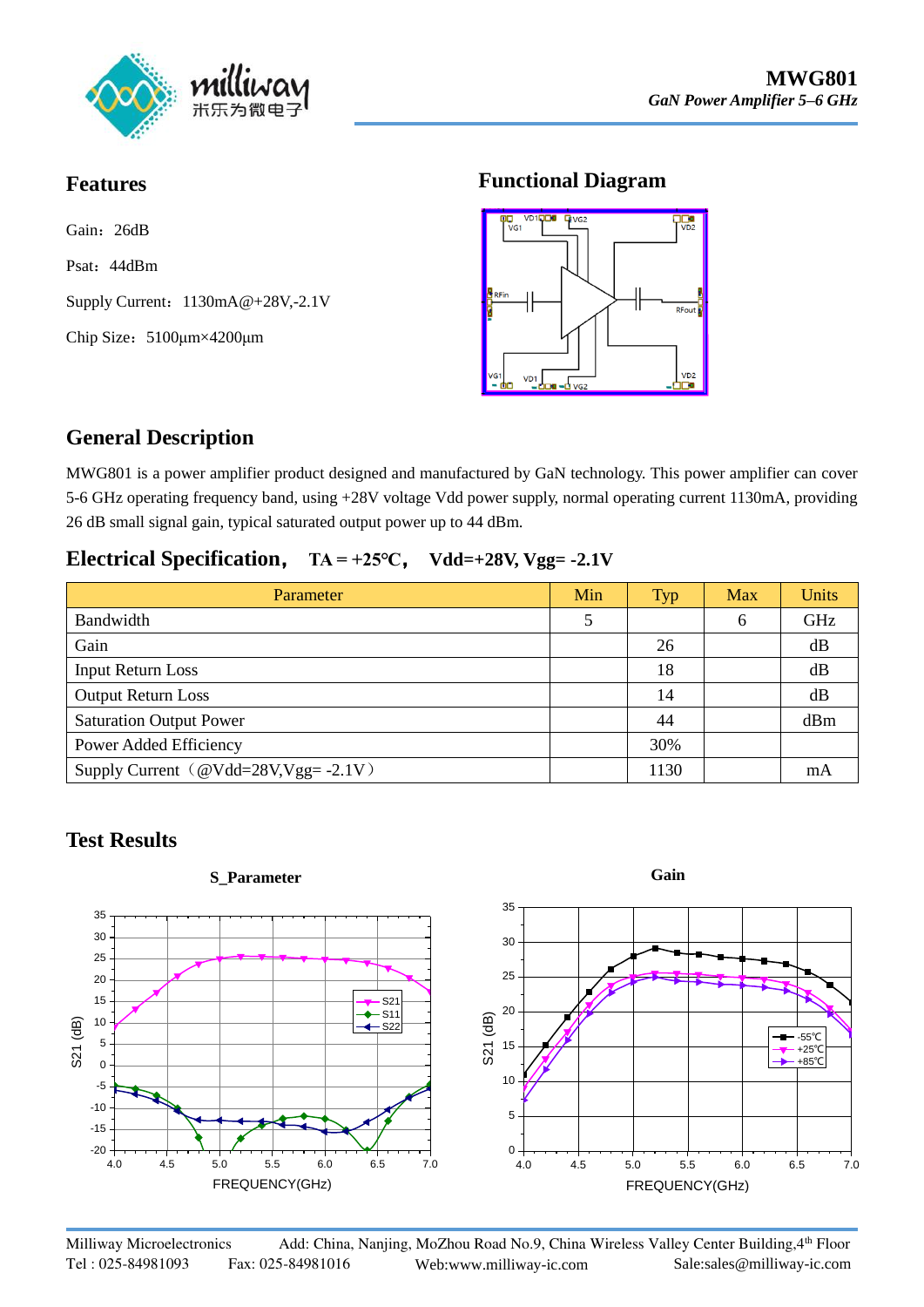

#### **Input Return Loss**

**Output Return Loss**